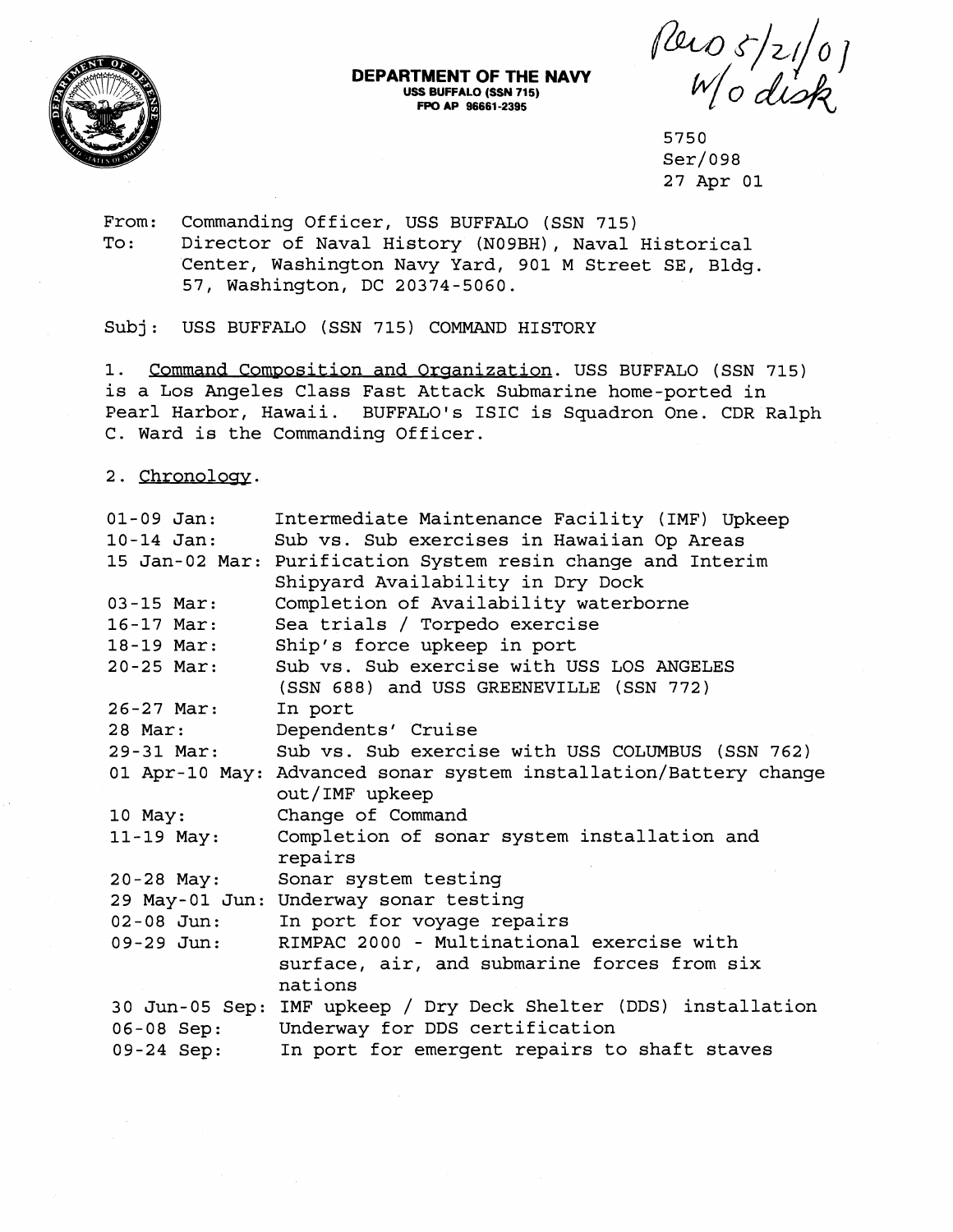## Subj: USS BUFFALO (SSN 715) COMMAND HISTORY

|                | 25 Sep-08 Oct: Underway for DDS certification |
|----------------|-----------------------------------------------|
| 09-12 Oct:     | DDS offload / Exercise weapons load / In port |
|                | training                                      |
| $13 - 16$ Oct: | Dependents' Cruise / Port visit Lahaina, Maui |
| $17 - 19$ Oct: | In port tactical training                     |
| $20 - 22$ Oct: | Sub vs. Sub exercise with JDS ARASHIO         |
| $23 - 26$ Oct: | Tactical Warfare Training and Certification   |
|                | Proficiency                                   |
|                | 27 Oct-14 Nov: Voyage repair and SPRUCE       |
| 15-22 Nov:     | CO Discretionary Training (underway)          |
| $23 - 26$ Nov: | In port for Thanksgiving Holiday              |
| $27 - 30$ Nov: | CO Discretionary Training (underway)          |
| $01 - 03$ Dec: | In port for training and repairs              |
| $04 - 06$ Dec: | Underway training and preparations for ORSE   |
| $07-10$ Dec:   | In port for emergent repairs to stbd SSMG     |
| $11 - 18$ Dec: | Underway training and preparations for ORSE   |
| $19-20$ Dec:   | ORSE                                          |
| $21 - 31$ Dec: | Holiday Stand-down                            |

3. Narrative, USS BUFFALO commenced 2000 by completing an upkeep period with the Pearl Harbor Intermediate Maintenance Facility (IMF) which was immediately followed by a week of underway training conducting sub vs. sub exercises in the local Hawaiian operating areas.

BUFFALO underwent depot level repairs were performed between mid-January and mid-March including a six week period in dry dock. Underway training and a dependents' cruise were followed by installation of several new components in the sonar system greatly enhancing the capabilities of the ship's towed sonar array systems. Change of command occurred on 10 May with CDR Ralph C. Ward relieving CDR Robert M. Hennegan.

Following the completion of the sonar installation and other repairs, the Buffalo participated in RIMPAC 2000. This multi-national exercise involved ships, submarines, and aircraft from six different nations in an events-driven scenario simulating an escalating regional conflict.

BUFFALO then performed final installation and testing of systems for Dry Deck Shelter (DDS) operations making the ship one of two Los Angeles class submarines configured for this unique special operations mission. DDS operational certification was subsequently performed in conjunction with members of SEAL Delivery Vehicle Team One (SDVT-1). Several different types of practice missions were performed and perfected by the BUFFALO crew and SDVT-1, thus adding yet